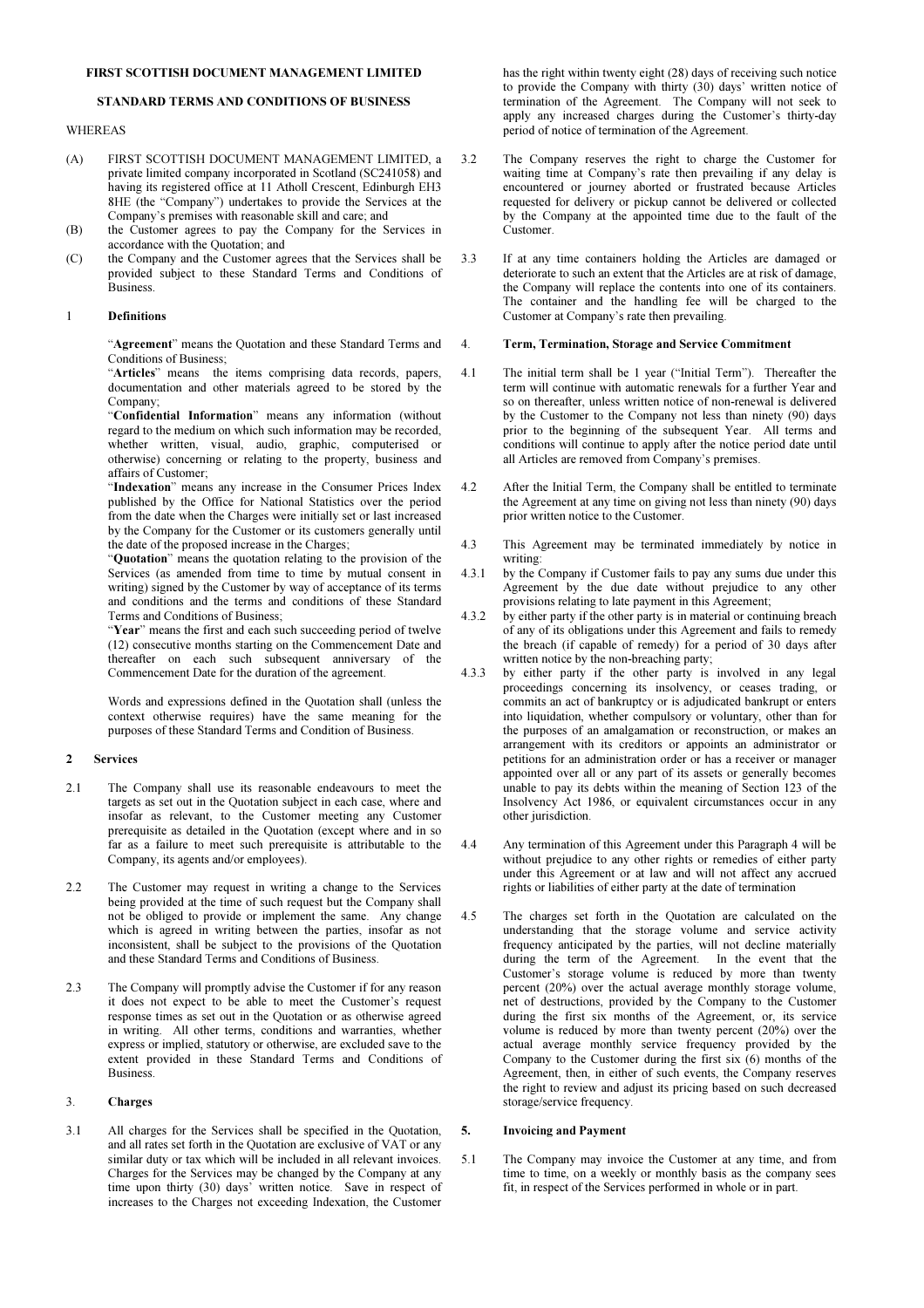5.2 Payment terms are thirty days from the date of the invoice. If the Customer fails to pay the charges of the Company for a period of forty-five (45) days after the date of the invoice, the Company may, after giving ten (10) business days' written notice, as its option (a) redeliver the Articles to the Customer at its address contained in the Quotation; or (b) refuse access to Articles. The Customer shall be liable for late payment of any sums due at the rate of 5% over the base rate of the Royal Bank of Scotland, compounded annually, and all expenses incurred in collecting charges which are in arrears, including reasonable legal fees.

# 6 Lien

6.1 Without prejudice to any other remedies available to it, the Company shall have a general lien over all Articles belonging to the Customer in its possession in respect of any unpaid debts or other sums due to it (including interest) and shall be entitled upon the expiry of one month's written notice to the customer to dispose of such Articles as it thinks fit and apply the proceeds in payment of such debt. In the event the Company take any actions pursuant to this Paragraph, it shall have no liability to the Customer or anyone claiming by or through the Customer.

# 7 Access, Procedures, Force Majeure, Confidentiality

- 7.1 Articles and information contained in the said Articles may be delivered pursuant to the direction of the Customer or its agents identified by the Customer to the Company. Authority granted to any agent identified to the Company shall constitute that agent as the Customer's representative having full authority to order any Service for or removal of the Customer's Articles, and to deliver and receive such Articles. Such identification may be given in person, by telephone (including fax), by electronic messaging or in writing.
- 7.2 The Customer shall comply with the Company's reasonable operational requirements, as modified from time to time, regarding containers, delivery volumes, security, access and similar matters. The Customer acknowledges that extraordinary volumes or service requests, including permanent removals, may require the Company to incur additional costs, for which the Company shall be entitled to charge a premium of 20%.
- 7.3 The Company shall not be liable for delay or inability to perform caused by acts of God, governmental actions, labour unrest, riots, terrorist acts, unusual traffic delays or other causes beyond its control.
- 7.4 The Company may comply with any court order, warrant or similar order related to the Articles, provided that the Company notifies the Customer promptly upon receipt thereof, unless such notice is prohibited by law. The Customer shall pay the The Customer shall pay the Company's reasonable charges for such compliance.
- 7.5 Unless such Confidential Information was previously known to the Company free of any obligation to keep it confidential, is subsequently made public by the Customer or by a third party having a legal right to make such disclosure, or was known to the Company prior to receipt of same from the Customer, the Company shall (subject to Paragraph 15.1 below) hold Confidential Information in confidence and it shall be used only for the purposes provided for in the Agreement. The Company shall use the same degree of care to safeguard the Confidential Information of the Customer as it utilises to safeguard its own confidential information.

## 8. Data Protection

 The parties acknowledge that, in the course of providing the Services and storing the Articles, the Company may have access to data or information controlled by the Customer which is personal data within the meaning of the General Data Protection Regulation (Regulation (EU) 2016/679). Customer warrants that all information and data provided by it is accurate and complete in all respects and that it has obtained any and all necessary permissions, approvals and consents so as to allow the Company to process and use such data in such manner as it may determine. The Company will not evaluate the Articles and the Customer warrants that it will provide instructions to the Company as to the appropriate retention period of the Articles. The Company will process such

personal data and store the Articles only in accordance with the Customer's instructions and will take appropriate technical and organisational measures against unauthorised or unlawful processing of the personal data. Personal data will be processed in accordance with the Company's privacy policy which can be accessed at www.firstscottish.com. The Company and the Customer each undertake to comply with any and all laws and regulations relating to the processing of personal data and privacy which may be in force from time to time.

### 9. Criminal Finances Act 2017

9.1 The Company is committed to promoting compliance with the Criminal Finances Act 2017. The Company does not tolerate tax evasion, or the facilitation thereof, in any circumstances whether committed by or facilitated by the Customer, any other client, personnel or associated persons.

## 10. Limitation of Liability

- 10.1 The Company shall not be liable for any loss of or damage to Articles, however caused, unless such loss or damage resulted from the failure by the Company to exercise such care in regard thereto as a reasonably careful person would exercise under like circumstances: the Company is not liable for loss or damage which could not have been avoided by the exercise of such care. If liable, the aggregate amount of the Company's liability for all and any claims arising out of this Agreement is limited as provided under these Standard Terms and Conditions of Business and in no event shall exceed the payments made by the Customer pursuant to this Agreement. Articles deposited by the Customer with the Company are not insured by the Company against loss or damage, however caused. The Customer may insure Articles through thirdparty insurers for any amount, including amounts in excess of the limitation of liability. The Customer shall cause its insurers of stored materials to waive any right of subrogation against the Company.
- 10.2 In no event shall the Company be liable for any loss of business, loss of profit, loss of contracts, loss of goodwill or any consequential or incidental damages arising as a result of the Articles and the related Services to be provided pursuant to the terms of the Agreement.
- 10.3 The Company cannot reasonably assess the value of the Customer of the information comprised in the Articles being stored and cannot replace that information if Articles are lost or destroyed. The Company cannot reasonably obtain insurance for such eventualities so the Company shall not be liable for any loss or damage suffered or incurred by the Customer arising out of or in connection with any loss or misdelivery of or damage to Articles or other breach of Company of its obligations under the Agreement (including, without limitation, those set forth in Paragraph 9.2 above), save that any exclusion or limitation shall not extend to any liability of the Company in respect of any death or personal injury caused by the negligence of the Company.

### 11. Notice of Claim and Raising of Proceedings

- 11.1 Claims by the Customer must be presented in writing to the Company within a reasonable time, and in no event longer than sixty (60) days after delivery or return of the Articles to the Customer or sixty (60) days after Customer is notified by the Company that loss, damage or destruction to part or all of the Articles has occurred.
- 11.2 No claim or proceedings may be raised by the Customer or others against the Company for loss, damage or destruction of Articles, unless timely written claim has been given as provided in Paragraph 10.1, and unless such action is commenced either within nine (9) months after (i) the date of delivery or return by the Company or (ii) the date the Customer is notified that loss, damage or destruction to part or all of Articles has occurred.
- 11.3 When Articles have been lost, damaged or destroyed and have not been delivered or returned to the Customer, notice thereof may be given in writing to the Customer. In the event notice of loss, damage or destruction is given, the time limitation for presentation of a claim and commencement of proceedings begins three (3) days following the date of such notice by the Company.